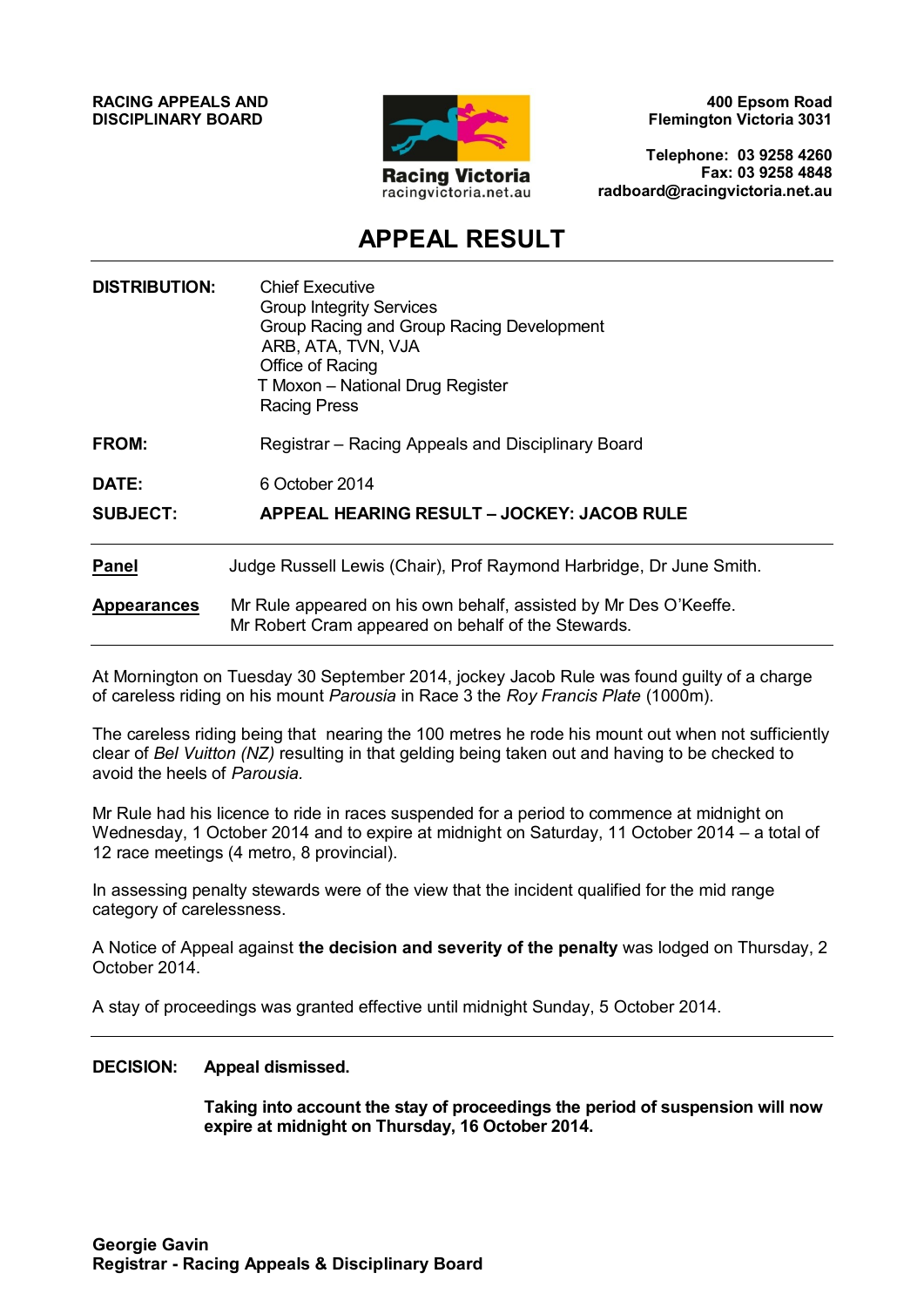# **TRANSCRIPT OF PROCEEDINGS**

#### **RACING APPEALS AND DISCIPLINARY BOARD**

 $\mathcal{L}_\text{max}$  , and the contribution of the contribution of the contribution of the contribution of the contribution of the contribution of the contribution of the contribution of the contribution of the contribution of t

**HIS HONOUR JUDGE R.P.L. LEWIS, Chairman PROF R. HARBRIDGE DR J. SMITH**

**EXTRACT OF PROCEEDINGS**

**DECISION**

### **IN THE MATTER OF THE ROY FRANCIS PLATE OVER 1000 METRES AT MORNINGTON ON 30/9/14**

**JOCKEY: JACOB RULE**

#### **MELBOURNE**

#### **MONDAY, 6 OCTOBER 2014**

MR R. CRAM appeared on behalf of the RVL Stewards

MR J. RULE (assisted by Mr D. O'Keeffe) appeared on his own behalf